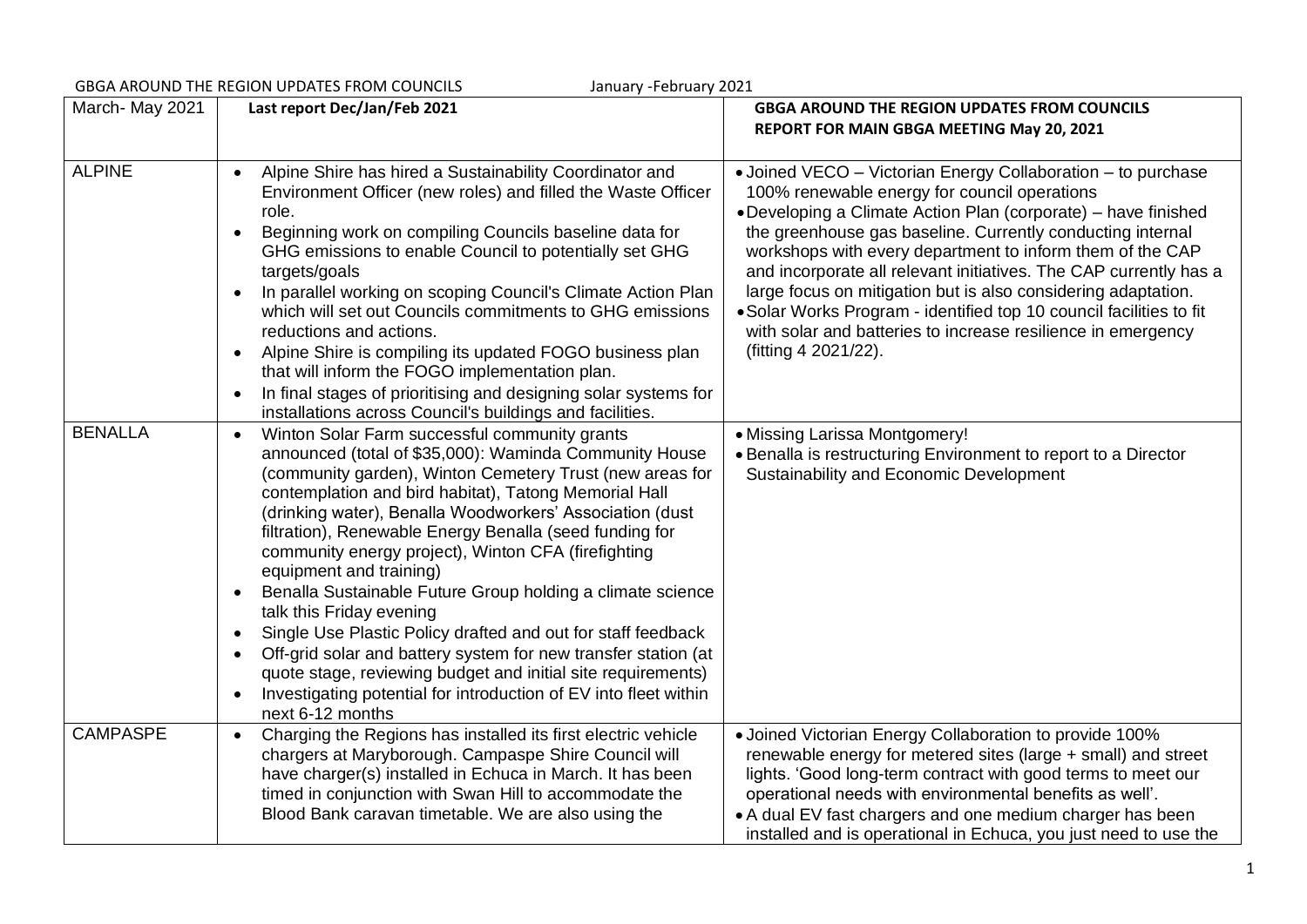| GBGA AROUND THE REGION UPDATES FROM COUNCILS<br>January - February 2021 |                                                                                                                               |                                                                                                                     |
|-------------------------------------------------------------------------|-------------------------------------------------------------------------------------------------------------------------------|---------------------------------------------------------------------------------------------------------------------|
|                                                                         | electrician onsite to upgrade car park lighting from MV80s                                                                    | Evie app. The site in High Street Carpark will be the launch of                                                     |
|                                                                         | to T <sub>5s</sub> .                                                                                                          | CVGA charge station network.                                                                                        |
|                                                                         | The food and organics program will have delivered 5,500t to<br>$\bullet$                                                      | • Rochester Community House is hosting a Climate Ready                                                              |
|                                                                         | Biomix by the end of February for processing. Sixty-seven                                                                     | Communities conversation tonight (20/05/21) as part of Loddon                                                       |
|                                                                         | percent of eligible residential properties have signed up to                                                                  | Mallee region's ADAPT program.                                                                                      |
|                                                                         | the service. The 2021 contamination rate of 0.38% is higher                                                                   | • Community groups and schools are starting to register and                                                         |
|                                                                         | than the 2020 figure due to contamination of Christmas                                                                        | order trees for National Tree Day and Schools Tree Day.                                                             |
|                                                                         | waste in specific areas. These areas are being targeted                                                                       | Campaspe Shire Council provides support for community and                                                           |
|                                                                         | with an education program. The aim is to reduce                                                                               | school's plantings as part of National Tree Day.                                                                    |
|                                                                         | contamination rate back to 2020 low rate (or even lower).                                                                     | • A good news story regarding an endangered species of the                                                          |
|                                                                         | Campaspe Shire Council is supporting community groups<br>$\bullet$                                                            | Northern Grassland Plains. Zoos Victoria has released their first                                                   |
|                                                                         | and businesses to participate in Clean Up Australia Day.                                                                      | pairs of Plains Wanderers as part of their captive breeding                                                         |
|                                                                         | While COVID has impacted stadium use at the Echuca<br>$\bullet$                                                               | program on the Patho Plains. This project is supported by a                                                         |
|                                                                         | Basketball Stadium, the first six months of use of the solar                                                                  | number of programs aiming to increase the grassland habitat                                                         |
|                                                                         | panels and batteries is still a good news story. Electricity<br>bills have significantly reduced. Full basketball stadium use | and number of Plains Wanderer for the future and changing<br>climate. Check out Zoos Victoria 4-minute video on the |
|                                                                         | has shown the battery can run the entire centre for 2 hours                                                                   | program, https://www.youtube.com/watch?v=r1z3Z1elxZo                                                                |
|                                                                         | without grid power. The battery supply will last significantly                                                                | . Food and organics program update, 6,200t processed by                                                             |
|                                                                         | longer off gird when used for as a recovery centre (as it will                                                                | Biomix. Seventy percent of eligible residential properties have                                                     |
|                                                                         | supply essential power only). The use of the solar and                                                                        | now opted into the service. Average contamination rate is still                                                     |
|                                                                         | battery supply has avoided $52,900$ kh $CO2$ emissions.                                                                       | 0.38%. All Department of Fairness, Families and Housing                                                             |
|                                                                         |                                                                                                                               | (DFFH) properties in Girgarre, Gunbower, Tongala, Rushworth                                                         |
|                                                                         |                                                                                                                               | and Rochester now have the service. Kyabram and Echuca                                                              |
|                                                                         |                                                                                                                               | DFFH properties will receive the service during 2021-22.                                                            |
| <b>INDIGO</b>                                                           | $\bullet$                                                                                                                     | ISC have joined VECO to purchase 100% renewable<br>$\bullet$                                                        |
|                                                                         |                                                                                                                               | energy for council operations                                                                                       |
|                                                                         |                                                                                                                               | Council have endorsed the 3 <sup>rd</sup> round of our ISC                                                          |
|                                                                         |                                                                                                                               | sustainability grants. \$20K award to a range of projects                                                           |
|                                                                         |                                                                                                                               | and programs to be delivered by the community.                                                                      |
|                                                                         |                                                                                                                               |                                                                                                                     |
|                                                                         |                                                                                                                               | Emissions Reduction Plan should be finished by June.                                                                |
|                                                                         |                                                                                                                               | Council is undertaking a number of smallscale lighting                                                              |
|                                                                         |                                                                                                                               | upgrades across multiple council building                                                                           |
|                                                                         |                                                                                                                               | Council is investigation the opportunity for public EV                                                              |
|                                                                         |                                                                                                                               | charging station across the shire. Currently supporting                                                             |
|                                                                         |                                                                                                                               | TRY to assess opportunities in Yackandandah.                                                                        |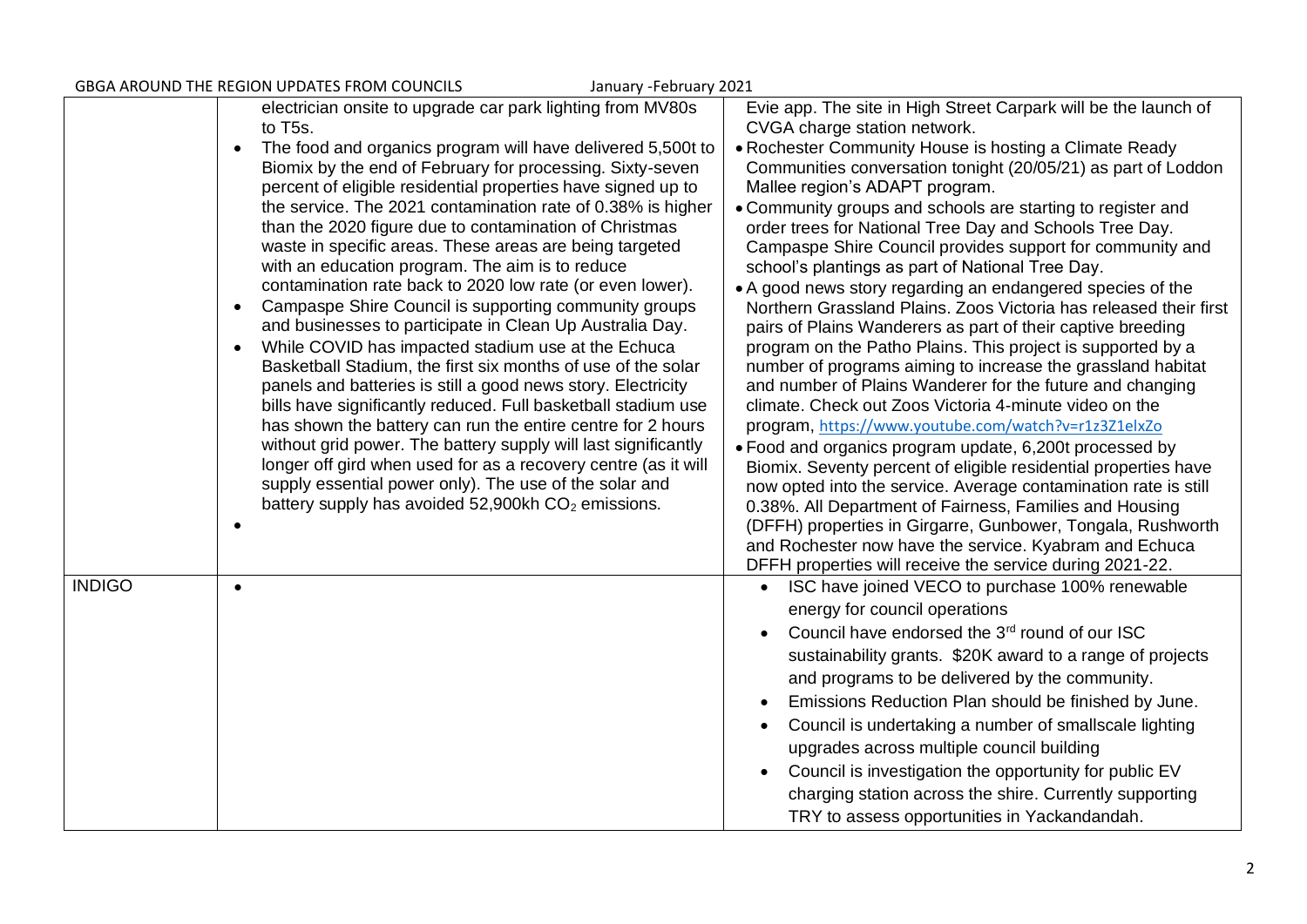| <b>GBGA AROUND THE REGION UPDATES FROM COUNCILS</b><br>January - February 2021 |                                                                                                                                                                                                                                                                                                                                                                                                                                                                                                                                                                                                                                                                                                                                                                                                                                                                                                                                                                             |                                                                                                                                                                                                                                                                                                                                                                                                                                                                                                                                                                |  |
|--------------------------------------------------------------------------------|-----------------------------------------------------------------------------------------------------------------------------------------------------------------------------------------------------------------------------------------------------------------------------------------------------------------------------------------------------------------------------------------------------------------------------------------------------------------------------------------------------------------------------------------------------------------------------------------------------------------------------------------------------------------------------------------------------------------------------------------------------------------------------------------------------------------------------------------------------------------------------------------------------------------------------------------------------------------------------|----------------------------------------------------------------------------------------------------------------------------------------------------------------------------------------------------------------------------------------------------------------------------------------------------------------------------------------------------------------------------------------------------------------------------------------------------------------------------------------------------------------------------------------------------------------|--|
|                                                                                |                                                                                                                                                                                                                                                                                                                                                                                                                                                                                                                                                                                                                                                                                                                                                                                                                                                                                                                                                                             | Helen Jones going on extended leave. Sustainability<br>$\bullet$<br>Projects Officer - 6 month temporary position, 16 hours/wk<br>- https://www.indigoshire.vic.gov.au/Council/Jobs-and-<br>volunteering/Current-vacancies/Sustainability-Projects-<br>Officer                                                                                                                                                                                                                                                                                                 |  |
| <b>MANSFIELD</b>                                                               | Ironbark Sustainability has been appointed and is currently<br>$\bullet$<br>collating information for Council's Climate Action Plan<br>background paper.<br>Open Space Strategy development underway.<br>$\bullet$<br>Citizens Science project - Roadside biodiversity Hotspot<br>$\bullet$<br>survey to go out to community in the coming weeks.                                                                                                                                                                                                                                                                                                                                                                                                                                                                                                                                                                                                                           | • Climate Action Plan background paper delivered to Council on<br>the 4 <sup>th</sup> May. Will be release for public comment following<br>Council consideration on 19 May.<br>• Local community group, Renewable Energy Mansfield will be<br>presenting to Council on the 1 <sup>st</sup> June.<br>• EV fast charger being considered by the economic<br>development team                                                                                                                                                                                     |  |
| <b>MITCHELL</b>                                                                | 26kW solar PV upgrade to Greater Beveridge Community<br>$\bullet$<br>Centre installed. Adding to the existing 10kW system.<br>'Solar Analytics' hardware installed at each Council site with<br>$\bullet$<br>rooftop solar to track and monitor usage and savings.<br>Clothes Swap event being held in May to promote<br>$\bullet$<br>sustainable consumption.<br>Investigating increasing our purchase of recycled paper<br>$\bullet$<br>Developing an ESD Minimum Building Standards for all new<br>council building projects, asset renewal and extension of<br>existing buildings and building maintenance works.<br>Sustainability Officer undertaking ESD auditor training with<br>$\bullet$<br>Ironbark Sustainability in April. Conducting an ESD audit at<br>the Broadford Living and Learning Centre.<br>Ongoing collaboration with Mitchell Community energy.<br>$\bullet$<br>Hoping to work together on project to provide rooftop solar<br>for social housing. | • Have joined the Sustainable Subdivisions Framework trial;<br>developing an ESD policy for council buildings and will trial for 3<br>projects<br>• Preparing a discussion paper on a Climate Emergency<br>Declaration after receiving a petition of 1300 signature<br>• Developing ESD standards for council buildings (Brendan<br>Garrett). Also engaging a consultant to conduct ESD training for<br>staff.<br>• Investigating EV charging station for MSC Civic Centre carpark<br>• Completed an ESD audit at the Broadford Living and Learning<br>Centre. |  |
| <b>MOIRA</b>                                                                   | Still working on 50kW Solar system for Numurkah Sports &<br>Aquatic Centre.<br>Close to installing 'safe roof access infrastructure' -<br>$\bullet$<br>working through OH&S requirements<br>Awaiting quotes to upgrade and consolidate electricity<br>$\bullet$<br>meters at this facility                                                                                                                                                                                                                                                                                                                                                                                                                                                                                                                                                                                                                                                                                  | • Have joined VECO to purchase 100% renewable energy for<br>council operations                                                                                                                                                                                                                                                                                                                                                                                                                                                                                 |  |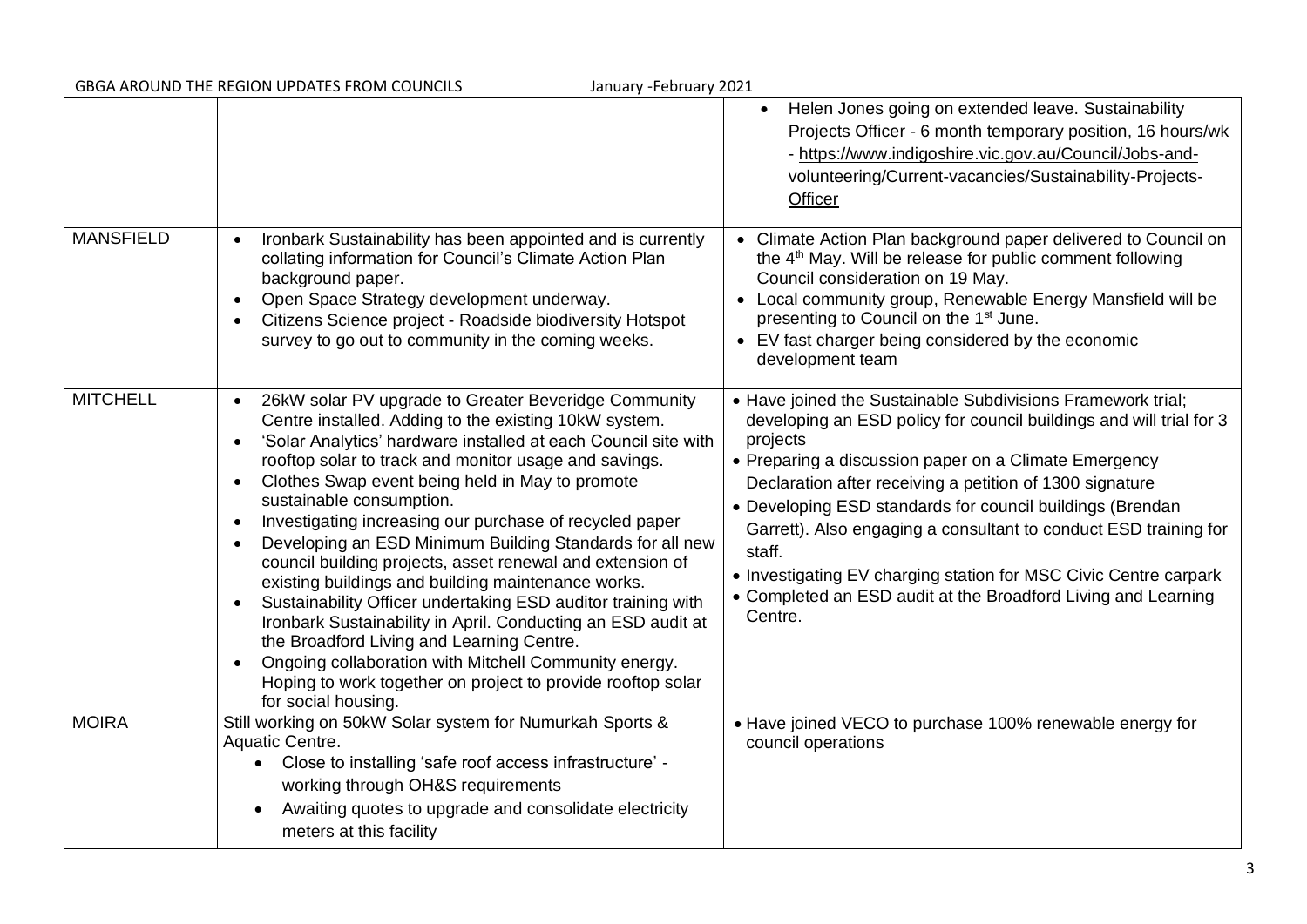| <b>GBGA AROUND THE REGION UPDATES FROM COUNCILS</b><br>January - February 2021 |                                                                                                                                                                                                                                                                                                                                                                                                                                                                                                                                                                                                                                                                                                                                                                                                                                                                                                                              |                                                                                                                                                                                                                                                                                                                                                                                                                                                                                                                                |
|--------------------------------------------------------------------------------|------------------------------------------------------------------------------------------------------------------------------------------------------------------------------------------------------------------------------------------------------------------------------------------------------------------------------------------------------------------------------------------------------------------------------------------------------------------------------------------------------------------------------------------------------------------------------------------------------------------------------------------------------------------------------------------------------------------------------------------------------------------------------------------------------------------------------------------------------------------------------------------------------------------------------|--------------------------------------------------------------------------------------------------------------------------------------------------------------------------------------------------------------------------------------------------------------------------------------------------------------------------------------------------------------------------------------------------------------------------------------------------------------------------------------------------------------------------------|
|                                                                                | Reviewing and updating Environmental Sustainability Strategy<br>for $2022 - 2026$ period $-$ ongoing                                                                                                                                                                                                                                                                                                                                                                                                                                                                                                                                                                                                                                                                                                                                                                                                                         |                                                                                                                                                                                                                                                                                                                                                                                                                                                                                                                                |
|                                                                                | Received quotes to conduct a review of irrigation water use at<br>each of Councils Recreation Reserves.                                                                                                                                                                                                                                                                                                                                                                                                                                                                                                                                                                                                                                                                                                                                                                                                                      |                                                                                                                                                                                                                                                                                                                                                                                                                                                                                                                                |
|                                                                                | Project to be completed by 30 <sup>th</sup> June 2021<br>$\bullet$                                                                                                                                                                                                                                                                                                                                                                                                                                                                                                                                                                                                                                                                                                                                                                                                                                                           |                                                                                                                                                                                                                                                                                                                                                                                                                                                                                                                                |
|                                                                                | Report presented to CMT to consolidate all of Councils water<br>shares into 4 key accounts; for enhanced management<br>outcomes and reduced annual trading costs.                                                                                                                                                                                                                                                                                                                                                                                                                                                                                                                                                                                                                                                                                                                                                            |                                                                                                                                                                                                                                                                                                                                                                                                                                                                                                                                |
| <b>MURRINDINDI</b>                                                             | Environment Policy training module via ELMO designed<br>and almost ready to be rolled out.<br>Investigating next steps for climate risk assessment /<br>$\bullet$<br>financial analysis<br>Re Staffing: Zoe is on 12 months leave, Julie Kirkwood is in                                                                                                                                                                                                                                                                                                                                                                                                                                                                                                                                                                                                                                                                      | • Preparing to instal several 5kW solar systems gained as part of<br>YEF solar bulk buy; engaging consultant to develop potential<br>targets and pathways to assess options for Mitigation Plan;<br>planning a risk assessment of options in the Adaptation Plan,<br>Waste Strategy developed for consultation                                                                                                                                                                                                                 |
|                                                                                | Coordinator Environmental Programs role for 12 months.<br>Started last week (15.2.21)                                                                                                                                                                                                                                                                                                                                                                                                                                                                                                                                                                                                                                                                                                                                                                                                                                        |                                                                                                                                                                                                                                                                                                                                                                                                                                                                                                                                |
| <b>SHEPPARTON</b>                                                              | Climate Emergency Plan is currently out to tender closing<br>this week<br>Council Plan is currently in public consultation, so S&E<br>team taking opportunity to be involved and include<br>climate/environment discussions in this and alert of<br>upcoming Climate Emergency consultation<br>Carbon Emissions Assessment - Ndevr should have a<br>finalised costed action plan completed by the end of March<br>Council Sustainability Officers will write the Zero Emissions<br>Plan with the assistance of an internal working group.<br>Solar for this financial year is complete. Looking at further 5<br>buildings next financial year. Also looking to undertake solar<br>feasibility work for more suitable sites in the future<br>2 x 50kw, dual port public EV chargers are being installed<br>as part of the Charging the regions CVGA project. One in<br>Mooroopna and one in Shepparton. Should be operational | • Joined VECO for 100% renewable energy; Shepparton<br>represented the 7 GMCA councils on the PCG and participated<br>in development of Communication and Media Strategy for the<br>project<br>• Received an Options Paper for the 2030 Emissions Action Plan,<br>and has engaged Ironbark Sustainability to develop the Climate<br><b>Emergency Action Plan</b><br>• 4 AC chargers installed at Shepparton Arts Museum, May<br>installation of 2 fast chargers in Shepparton and 2 fast chargers<br>in Mooroopna<br>$\bullet$ |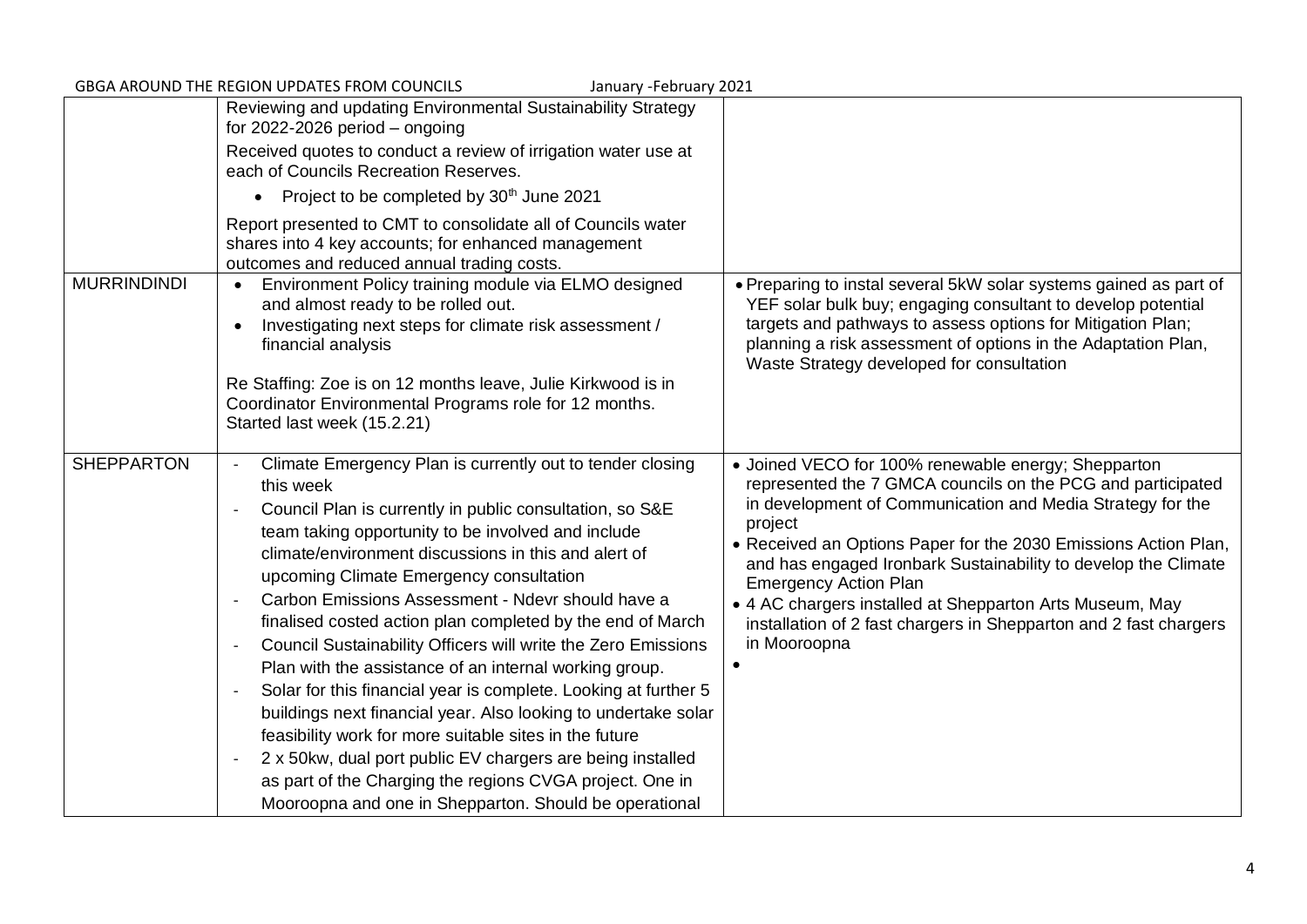| GBGA AROUND THE REGION UPDATES FROM COUNCILS<br>January - February 2021 |                                                                                                                                                                                                                                                                                                                                                                                                                                                                                                                                                                                                                                                                                                                                                                                                                                                                                                                                                                          |                                                                                                                                                                                                                                                                                                                                                                                                                                                                                                                                                                                                                                                                                                                                                                                                                                                                                                                                                                                                                      |
|-------------------------------------------------------------------------|--------------------------------------------------------------------------------------------------------------------------------------------------------------------------------------------------------------------------------------------------------------------------------------------------------------------------------------------------------------------------------------------------------------------------------------------------------------------------------------------------------------------------------------------------------------------------------------------------------------------------------------------------------------------------------------------------------------------------------------------------------------------------------------------------------------------------------------------------------------------------------------------------------------------------------------------------------------------------|----------------------------------------------------------------------------------------------------------------------------------------------------------------------------------------------------------------------------------------------------------------------------------------------------------------------------------------------------------------------------------------------------------------------------------------------------------------------------------------------------------------------------------------------------------------------------------------------------------------------------------------------------------------------------------------------------------------------------------------------------------------------------------------------------------------------------------------------------------------------------------------------------------------------------------------------------------------------------------------------------------------------|
|                                                                         | late March/early April. Also some AC chargers being                                                                                                                                                                                                                                                                                                                                                                                                                                                                                                                                                                                                                                                                                                                                                                                                                                                                                                                      |                                                                                                                                                                                                                                                                                                                                                                                                                                                                                                                                                                                                                                                                                                                                                                                                                                                                                                                                                                                                                      |
|                                                                         | installed at the new Shepparton Art Museum site.                                                                                                                                                                                                                                                                                                                                                                                                                                                                                                                                                                                                                                                                                                                                                                                                                                                                                                                         |                                                                                                                                                                                                                                                                                                                                                                                                                                                                                                                                                                                                                                                                                                                                                                                                                                                                                                                                                                                                                      |
|                                                                         | EOI out to the community looking for potential roadsides for                                                                                                                                                                                                                                                                                                                                                                                                                                                                                                                                                                                                                                                                                                                                                                                                                                                                                                             |                                                                                                                                                                                                                                                                                                                                                                                                                                                                                                                                                                                                                                                                                                                                                                                                                                                                                                                                                                                                                      |
|                                                                         | One Tree Per Child planting sites                                                                                                                                                                                                                                                                                                                                                                                                                                                                                                                                                                                                                                                                                                                                                                                                                                                                                                                                        |                                                                                                                                                                                                                                                                                                                                                                                                                                                                                                                                                                                                                                                                                                                                                                                                                                                                                                                                                                                                                      |
| <b>STRATHBOGIE</b>                                                      | Tender for the Stage 2 (design) of Greening Euroa closed<br>$\bullet$<br>last week, going through the evaluation and Council report<br>writing process now.<br>Lots of interest in moving to electric vehicles so I am doing<br>$\bullet$<br>some research<br>New waste officer employed and going well.<br>$\bullet$<br>Lots and lots of weed requests and issues. We are updating<br>our Roadside Management Plan about how we manage<br>roadsides. We are looking at potentially moving away from<br>spraying and towards slashing/mowing/mulching - would<br>love to hear any information anyone might have and be<br>willing to share.<br>Applying for a SV grant to look at the feasibility of having a<br>$\bullet$<br>tip shop at our transfer stations<br>Kerbside transition planning<br>$\bullet$<br>Kerbside collection audits<br>$\bullet$<br>Been some back and forth around declaring a climate<br>emergency – not sure where it will land at this stage. | • Have joined VECO to purchase 100% renewable energy for<br>council operations<br>• Have finalised funding agreement for Naturally Cooler Towns<br>• Strathbogie has declared a climate emergency with a<br>unanimous vote. See resolution here pg 57<br>• Now working on engaging with our community and internally<br>(both depots and office staff) on what is important to them.<br>Surprised that a lot of people are already beginning to consider<br>climate implications in their work without me prompting them.<br>Makes me hope that getting buy in internally wont be too much<br>of a pain.<br>. Installing our first off grid battery and solar system at the<br>Graytown community Hub<br>• Investing our fleet options as after landfill and electricity (though<br>not for much longer with VECO) fleet is our next biggest emitter.<br>Does anyone have an easy way to calculate legacy landfill<br>emissions??<br>• Greening Euroa has engaged GMR Engineering to deliver the<br>detailed design. |
| <b>TOWONG</b>                                                           | $\bullet$                                                                                                                                                                                                                                                                                                                                                                                                                                                                                                                                                                                                                                                                                                                                                                                                                                                                                                                                                                | • Responsible staff member for GBGA has resigned and<br>recruitment is underway.<br>• Grant application is in under the regional infrastructure fund for<br>Corryong CBD streetscape include EV charge station, solar<br>shade structure and batteries to potentially support streetlights<br>and connect to the town's developing micro grid.<br>• Trialling incorporating climate change modelling results for<br>increased long range rainfall (80-100yrs) into new bridge<br>designs. Designing for additional 25% of ARI to potentially<br>increase bridge life as condition. Looking at what will change in<br>the design and the cost implications.<br>• Moving towards increasing the amount of locally recycled<br>materials used in all infrastructure projects to reduce raw<br>materials use and transport for GHG emissions reduction.                                                                                                                                                                  |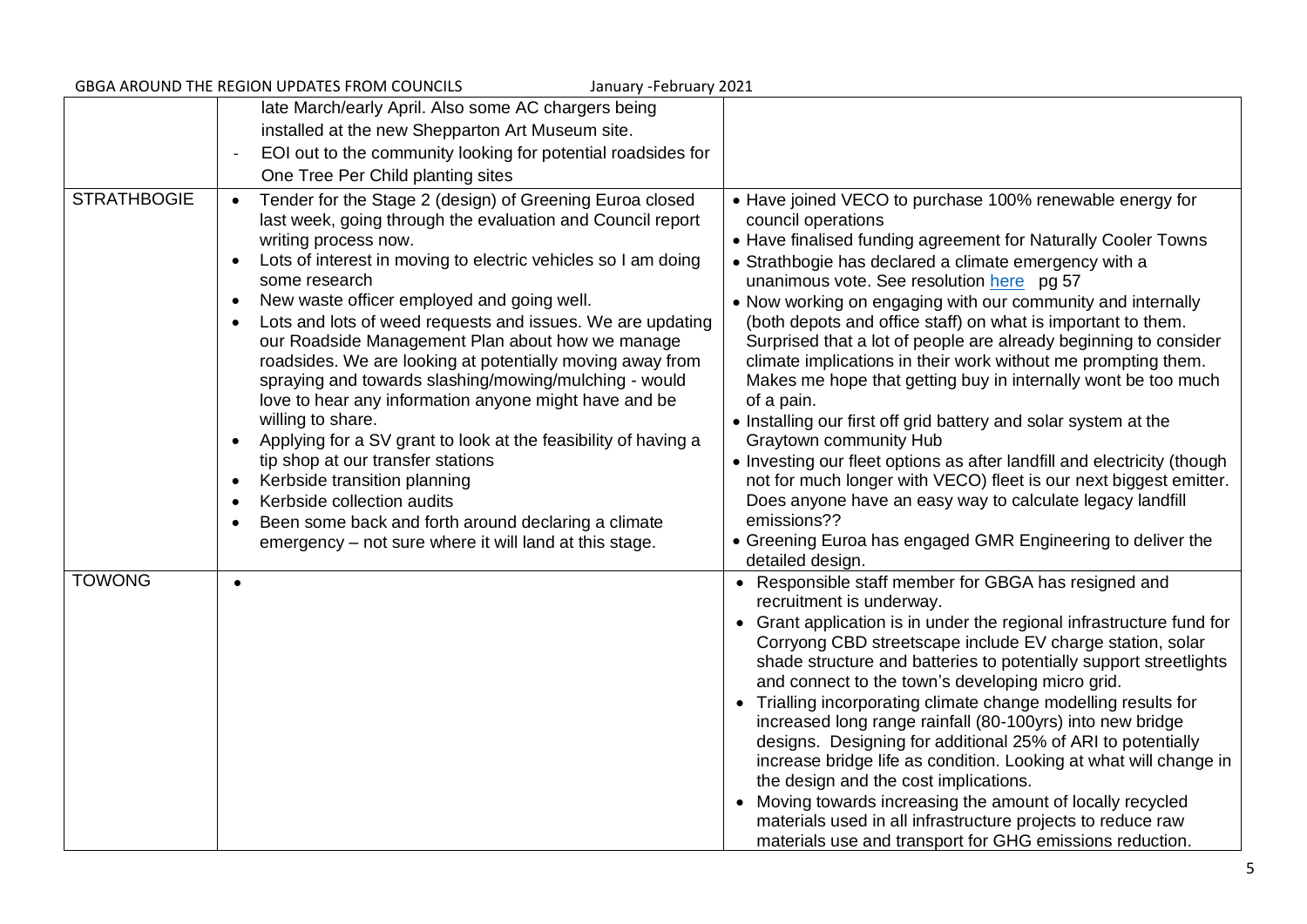| GBGA AROUND THE REGION UPDATES FROM COUNCILS<br>January - February 2021 |                                                                                                                                                                                                                                                                                                                                                                                                                                                                                                                                                                                                                                                                                                                                                                                                                                                                                          |                                                                                                                                                                                                                                                                                                                                                                                                                                                                                                                                                                                                                                                                                                                                                                                                                                        |  |
|-------------------------------------------------------------------------|------------------------------------------------------------------------------------------------------------------------------------------------------------------------------------------------------------------------------------------------------------------------------------------------------------------------------------------------------------------------------------------------------------------------------------------------------------------------------------------------------------------------------------------------------------------------------------------------------------------------------------------------------------------------------------------------------------------------------------------------------------------------------------------------------------------------------------------------------------------------------------------|----------------------------------------------------------------------------------------------------------------------------------------------------------------------------------------------------------------------------------------------------------------------------------------------------------------------------------------------------------------------------------------------------------------------------------------------------------------------------------------------------------------------------------------------------------------------------------------------------------------------------------------------------------------------------------------------------------------------------------------------------------------------------------------------------------------------------------------|--|
|                                                                         |                                                                                                                                                                                                                                                                                                                                                                                                                                                                                                                                                                                                                                                                                                                                                                                                                                                                                          | • Still planting street trees in towns across the shire to achieve<br>40% canopy coverage in urban nature strips by 2025.<br>• Currently negotiating new electricity contracts which involves<br>decisions on % of renewables to consider.                                                                                                                                                                                                                                                                                                                                                                                                                                                                                                                                                                                             |  |
| <b>WANGARATTA</b>                                                       | Draft Environmental Sustainability Strategy 2021-2026<br>$\bullet$<br>endorsed at the 23 <sup>rd</sup> Feb meeting to proceed to public<br>consultation.<br>Events schedule for 'March into Sustainability' at the<br>Wangaratta library finalised and advertised.<br>Clean Up Australia Day Event scheduled and advertised for<br>$\bullet$<br>9/3<br>Mondo DER Trial talks continuing.<br>$\bullet$<br>EOI applications have been received for wild dog/deer<br>$\bullet$<br>exclusion fencing funding and are currently being assessed<br>EOI period has been extended to 26 Feb for funding for<br>$\bullet$<br>weed control and/or participation in agricultural chemical<br>users course<br>Investigating options for selective harvesting of Council's<br>$\bullet$<br>plantation firewood to stock firewood depots in preparation<br>for re-opening following fire danger period | • Environmental Sustainability Strategy has finished public<br>consultation with 31 submissions. Team currently reviewing<br>feedback and making changes to the draft strategy. Will return<br>to council in June.<br>• Enviro team had a stall at the Off-Grid Living Festival on the 11 <sup>th</sup><br>& 12 <sup>th</sup> of April.<br>• Draft Procurement Policy went out for feedback. Received<br>submission regarding environmental and social procurement<br>(which included officer submission). This will be carried over to<br>the new policy that will be developed in a few months under the<br>new LG Act.<br>• First Environmental Upgrade Agreement signed with a local<br>business to install 50kw solar.                                                                                                            |  |
| <b>WODONGA</b>                                                          | Commenced single use plastics waste audits throughout<br>$\bullet$<br>the operations. This is to meet our Single use plastics policy<br>requirements of a reduction in use in 2021.<br>Utilising Azility software to investigate the operations with<br>$\bullet$<br>the highest emissions and prioritising capital works<br>submissions based on the results and reported on<br>greenhouse gas emissions production for the council risk<br>register to measure against the baseline year.<br>Continuing with the rewrite of sustainability strategy and<br>$\bullet$<br>preparing budget bid for Climate Change Adaptation Action<br>plan review towards the end of the year.<br>Wodonga Cube additional 75 kW solar PV, realignment of<br>$\bullet$<br>current panels and LED theatrical performance lighting<br>tenders have closed and installs will occur shortly.                 | . Worked with our insurance company to identify how climate<br>risks, particularly extreme weather events, will impact insurance<br>premiums as part of a report to the Audit and Risk Committee.<br>Responsible. Officers are assigned to actions outlined in<br>Climate Change Adaptation Action Plan using Camms Strategy<br>to allow greater accountability and ease of reporting.<br>• Have joined VECO for 100% renewable energy. Projected to<br>reduce council's GHG emissions by approximately 80%<br>• As part of Sustainable Subdivisions Framework trial (which<br>Wodonga leads), important data have been gathered through<br>the evaluation of several (5) new developments in meeting ESD<br>standards. An EOI has been submitted to elevate ESD targets<br>as part of another program. ESD principles are included in |  |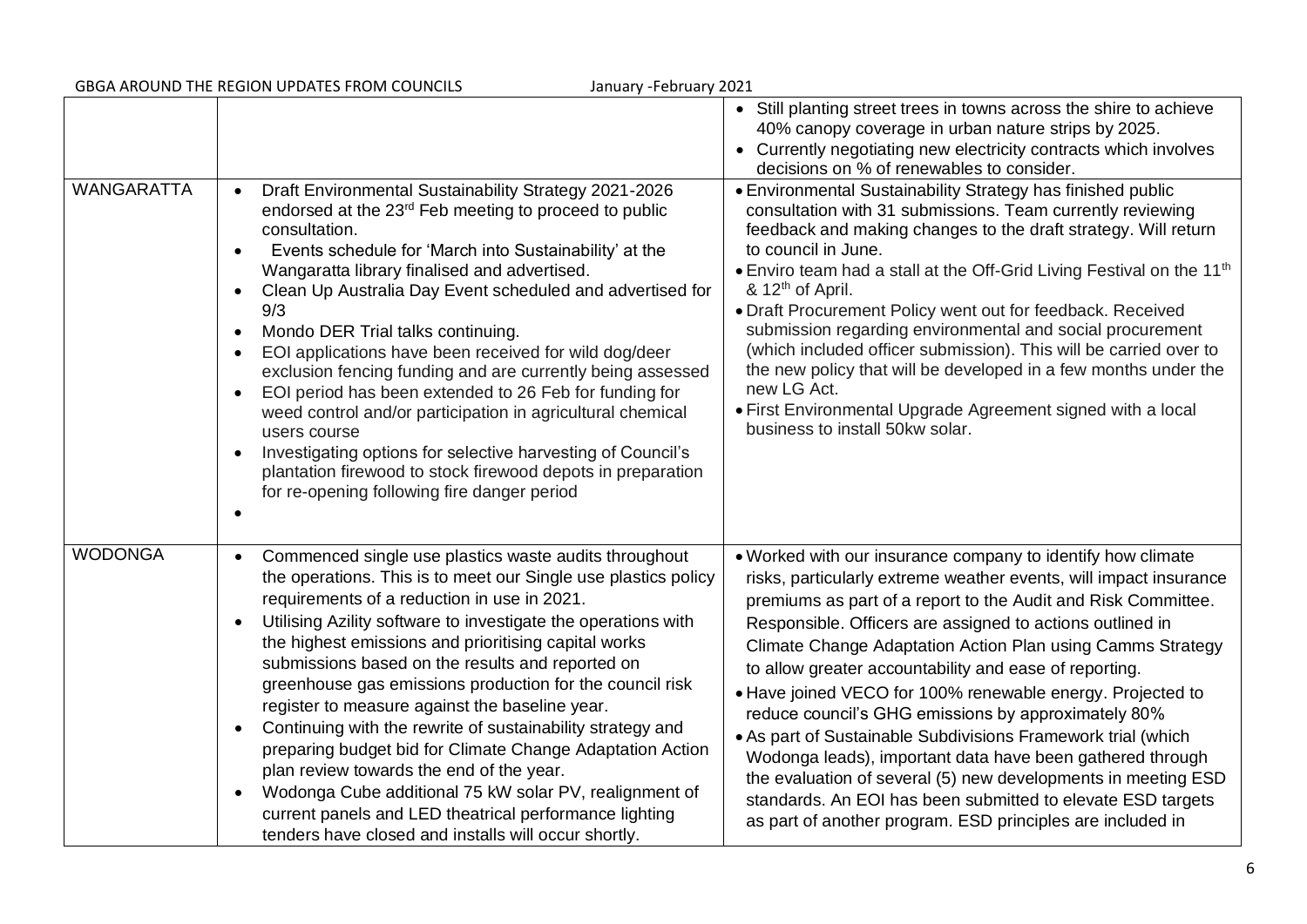| GBGA AROUND THE REGION UPDATES FROM COUNCILS<br>January - February 2021 |                                                                                                                                                                                                                                                                                                                                                                                                                                                                                                                                                                                                                                                                                                                                                                                                                                                                                                                                                                                                                                                                                                                                             |                                                                                                                                                                                                                                                                                                                                                                                                                                                                                                                                                                                                                                                                                                                                                                                                                                                |
|-------------------------------------------------------------------------|---------------------------------------------------------------------------------------------------------------------------------------------------------------------------------------------------------------------------------------------------------------------------------------------------------------------------------------------------------------------------------------------------------------------------------------------------------------------------------------------------------------------------------------------------------------------------------------------------------------------------------------------------------------------------------------------------------------------------------------------------------------------------------------------------------------------------------------------------------------------------------------------------------------------------------------------------------------------------------------------------------------------------------------------------------------------------------------------------------------------------------------------|------------------------------------------------------------------------------------------------------------------------------------------------------------------------------------------------------------------------------------------------------------------------------------------------------------------------------------------------------------------------------------------------------------------------------------------------------------------------------------------------------------------------------------------------------------------------------------------------------------------------------------------------------------------------------------------------------------------------------------------------------------------------------------------------------------------------------------------------|
|                                                                         | Sustainable living festival committee had first meeting and<br>$\bullet$<br>propose the SLF week will coincide with National Recycling<br>Week which is Monday 8 to Sunday 14, November 2021.<br>The festival is proposed for Saturday the 13 <sup>th</sup> November<br>(depending on COVID ruling). Any exhibitors/ event<br>suggestions are welcome. The proposed format will be a<br>combination of digital and face to face formats.<br>Preparing for council plan community engagement on<br>$\bullet$<br>sustainability and climate change will consist of a drop-in<br>session at the council chamber on the 16 <sup>th</sup> March 12.30 to<br>2.30pm and an invite only event for key stakeholders on the<br>18 <sup>th</sup> March.<br>Prepared a feedback submission with council planners to<br>$\bullet$<br>the DELWP ESD roadmap paper and planning policy<br>framework changes.                                                                                                                                                                                                                                              | facility construction projects as standard practice where project<br>allow.<br>• As part of our single use plastics policy, survey is being<br>conducted to understand single use plastic waste produced by<br>the procurement process of each business unit. Started thinking<br>about potential behaviour change initiatives such as Green<br>Team newsletter and lunch time talk by Halve Waste.<br>• In the process of rewriting Sustainability Strategy. Engaged<br>Point Advisory consultancy group to include achievable and<br>measurable targets.                                                                                                                                                                                                                                                                                     |
| <b>GB CMA</b>                                                           | Engagement well underway on the Insights Paper as part of<br>$\bullet$<br>the RCS renewal.<br>We are awaiting final confirmation from DELWP on next<br>$\bullet$<br>four-year funding.<br>Report development underway for Land Use Mapping in the<br>$\bullet$<br>Goulburn Murray Irrigation District (northern section of<br>Catchment) which spatially maps all land use (by industry)<br>for each Water Use Licence. Farm Irrigation Surveys also<br>conducted to complement this spatial mapping, with<br>analysis underway.<br>We have launched a flood portal that covers 14 at flood risk<br>$\bullet$<br>communities with detailed flood data to assist with land-use<br>planning, building, flood insurance and flood preparedness.<br>This has been a vision in both the RCS and GB Regional<br>Floodplain Management Strategy in building flood resilience<br>by fostering self-help. The portal, a joint project with 4 Local<br>Governments (GSCC, Moira, Strathbogie and Benalla) (so<br>far) allows you to view flood maps, search properties and<br>create a property flood report.<br>https://my.floodreport.com.au/Gbcma/ | The GB CM submitted a response to the Directions Paper on<br>Renewable Energy Zones.<br>We are exploring opportunities to improve the sustainability of<br>our accommodation including solar panels on buildings.<br>A Statewide Carbon Sequestration Analysis Project Workshop<br>was recently held with CMAs, Water Corporations, DELWP and<br>contractors. The aim of the workshop was for CMAs and Water<br>Corporations to collaboratively select three sites within each<br>CMA to undergo a detailed carbon sequestration analysis.<br>The Goulburn Broken Regional Catchment Strategy is<br>progessing, with a draft for public consultation due at the end of<br>June.<br>The GB CMA is a member of the National NRM Carbon<br>Community of Practice. The GB CMA is taking part in a national<br>- online workshop at the end of May. |